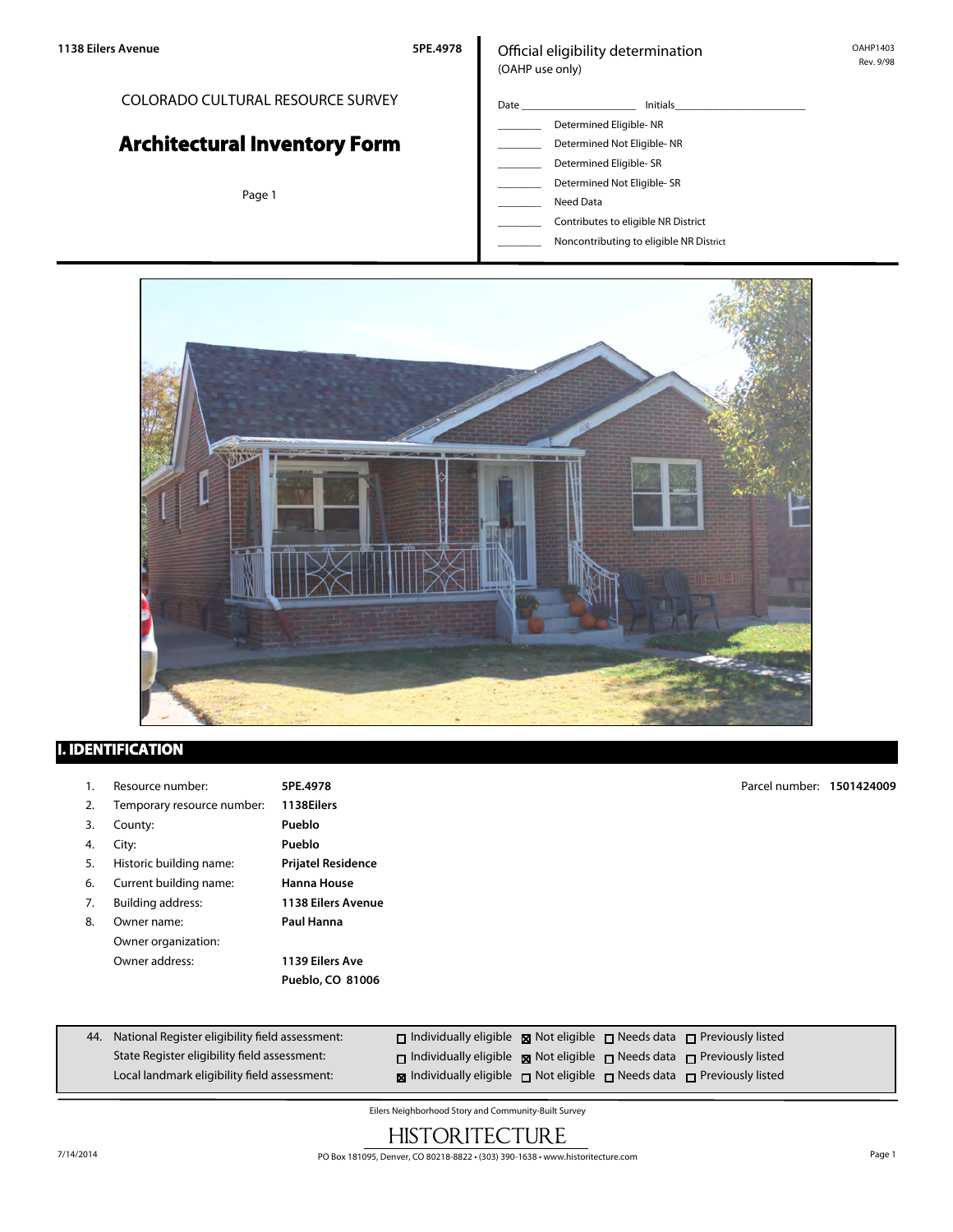Page 2

### **II. GEOGRAPHIC INFORMATION**

- 9. P.M.: **6th** Township: **21S** Range: **65W SE** 1/4 **NE** 1/4 **SE** 1/4 **SE** 1/4 of section **1**
- 10. UTM Reference Zone: **13** Easting: **534398** Northing: **4233046**
- 11. USGS quad name: **Southeast Pueblo** Scale: **7.5** Year: **1994**
- 12. Lot(s): **Lots 19 and 20** Addition: **Cyril Zupan** Year of addition: **1943**
- 13. Boundary description and justification: **The boundary, as described above, contains but does not exceed the land historically associated with the property.**

Metes and bounds exist

### **III. ARCHITECTURAL DESCRIPTION**

- 14. Building Plan (footprint, shape): **Square Plan** Other building plan descriptions:
- 15. Dimensions in feet: **1009 square feet**
- 16: Number of stories: **One**
- 17: Primary external wall material(s): **Brick**

Other wall materials:

- 18: Roof configuration: **Gabled Roof/Cross Gabled Roof** Other roof configuration:
- 19: Primary external roof material: **Asphalt Roof/Composition Roof** Other roof materials:
- 20: Special features: **Porch Window/Glass Block**
- 21: General architectural description:

**Oriented to the west, this one-story Ranch home features a square plan. The home is faced in red Roman brick. All of the wooden trim is painted white and the windows have brick sills. The cross-gabled roof has slightly overhanging eaves and is covered in asphalt composition shingles.**

**The façade features a bay, at its southwest corner, with two intersecting front gables. Like many other houses on this block of Eilers Avenue, this home features a three-course band of decorative brickwork near the foundation on this portion of the building. A pair of rectangular, vertically oriented, double-hung windows is centered within the main story of this bay. There is a basement-level hopper window in-filled with glass block. The house number, "1138," appears along the minimal cornice of the forward-most gable. The primary entry is located within this bay and is centered on the façade underneath the (aluminum or corrugated plastic) flat-roofed porch. The inside door appears to be white wood with a rectangular, fixed-pane lite in its upper portion. The storm door features security bars and decorative elements, painted white. The front door is**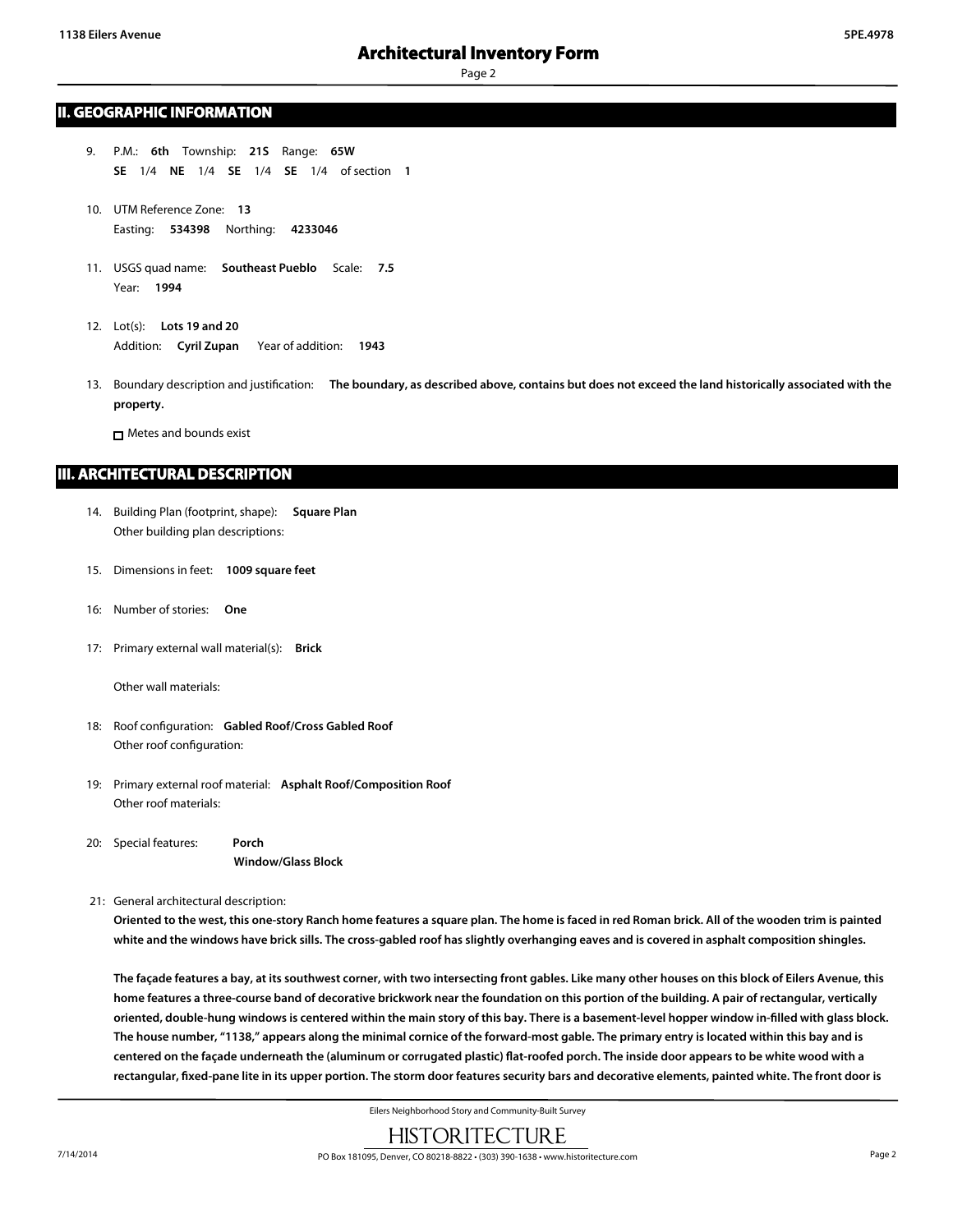Page 3

**reached via three concrete steps. The house has porch railings, porch supports, and stair railings of decorative ironwork, painted white to match the security door. There is a basic (likely original) porch light near the upper corner of the front door to the north. Slightly further to the north, is a metal mail slot. Another pair of rectangular, vertically oriented, double-hung windows appears near the northwest corner of the façade. This window unit is recessed back from the entryway wall. Metal drainpipes run from the gutter toward the home's foundation at each corner; the drainpipe near the northwest corner is painted white while the southwest corner element is painted brick red.**

**The north elevation features three basement-level hopper windows, in-filled with glass block and evenly spaced along the foundation. The decorative brickwork band, visible on the southwest bay of the façade, continues onto this side of the house and appears above the basement windows. There are also three window openings on the main story. Near the center of this elevation there is a small, rectangular, vertically oriented, double-hung window. Flanking this opening are rectangular, horizontally oriented, two-lite windows. The home's utility meter is located near the northwest corner of the porch along the north side of the house.**

**The decorative band visible on the home's façade continues onto the south elevation. This side of the house also features three basement-level hopper windows in-filled with glass block. A secondary entry door, reached via two curved concrete steps, is located near the center of the south elevation. Somewhat difficult to see from the public right-of-way, the side storm door appears to be white wood with a six-lite window pattern in the upper portion. There are three windows on the main story of the home. Near the southwest corner is a pair of rectangular window units like those featured on the façade. Between this opening and the side door is a slightly smaller, rectangular, vertically oriented, double-hung window. A matching window appears east of the side door. There is a rectangular, louvered vent in the gable face near the roof peak. The driveway runs along the south side of the house.**

**A solid stucco and horizontal siding wall, painted brick red, obscures the view of the east (rear) elevation of the home. The rear wall along the alley runs into the detached garage at the southeast corner of the lot. The stucco portion of this wall has a set of small brown metal doors near the center of the backyard. There is a small, rectangular, mesh-covered opening within the horizontal siding portion of the wall.**

22. Architectural style:

Other architectural style: Building type: **Ranch Type**

#### 23. Landscape or special setting features:

**The property at 1138 Eilers Avenue has a concrete sidewalk and walkway leading to the front door as well as poured concrete walkway around the house. There is a driveway on the southern side of the property line that leads half way into the lot. The front yard contains well-manicured grass and one tree.The rear yard has a poured walkway to the alley and well-manicured grass.**

24. Associated building, features or objects:

#### **Garage**

**This rectangular, front-gabled accessory building is located in the backyard near the southeast corner of the lot. The brick building has a white, possibly metal, double, roll-up door at its southwest corner. The gable face is covered in vertical siding, painted brick red. There is a large, rectangular, louvered vent near the gable peak. A rectangular, vertically oriented, slider window appears near the northwest corner of the garage. The alley-facing/ east (rear) elevation of the garage is faced in stucco, painted red. The rear gable face is covered in horizontal siding, painted brick red. There is another louvered vent in the gable peak along the alley as well. A small, rectangular, horizontally oriented window, with security bars appears immediately under the horizontal siding of the gable face. Neither the north nor south elevations of the garage are visible from the public right-of-way.**

## **IV. ARCHITECTURAL HISTORY**

- 25. Date of Construction: **1951** Source of Information: **Pueblo County Assessor (online) R** Actual □ Estimate
- 26. Architect: **None** Source of Information: **Claire (Prijatel) Bruss**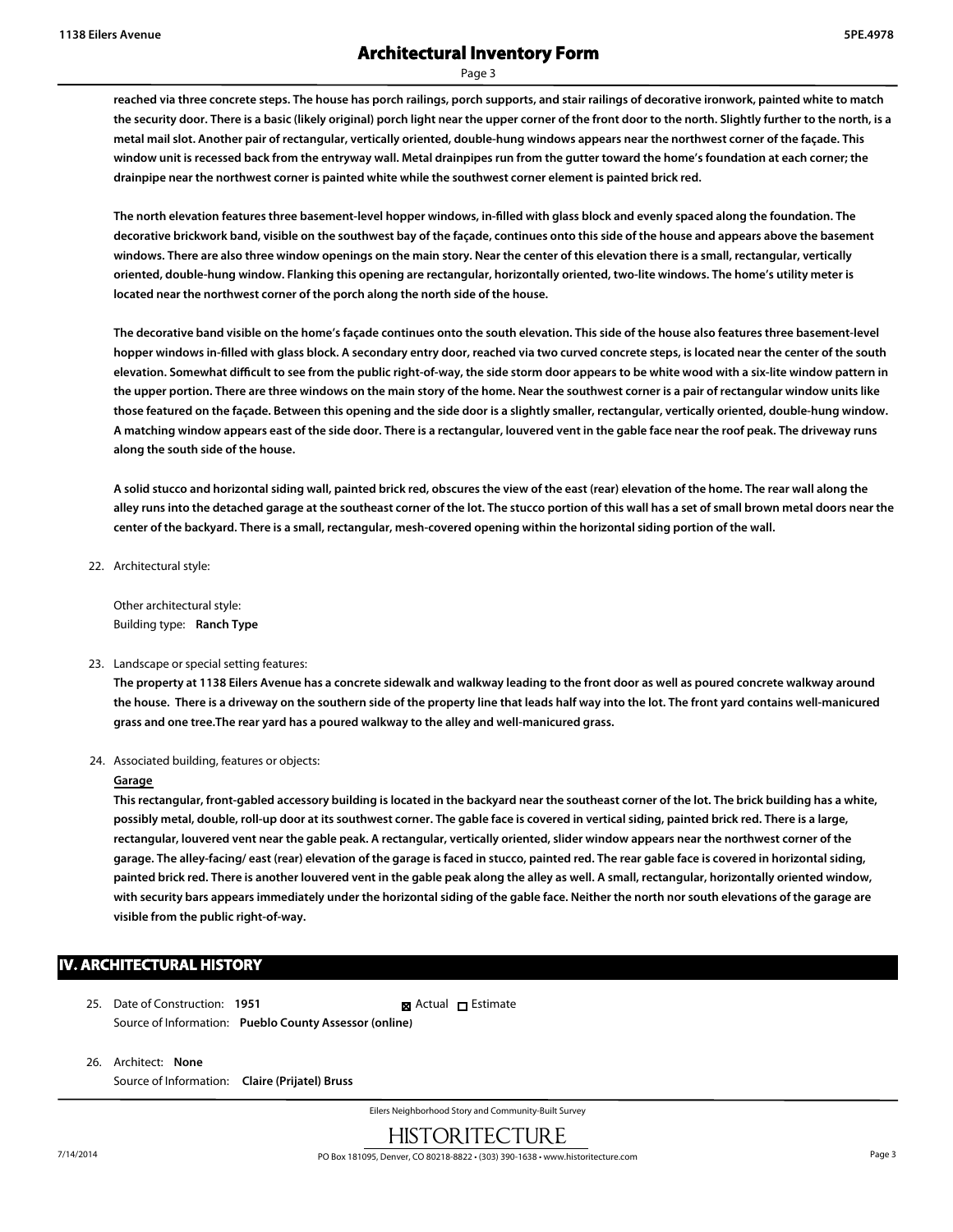Page 4

- 27. Builder: **Frank and Joseph Prijatel** Source of Information: **Claire (Prijatel) Bruss**
- 28. Original Owner: **Frank and Anna Prijatel** Source of Information: **Claire (Prijatel) Bruss**
- 29. Construction history:

**Frank Prijatel initially constructed on this lot the garage, which he and his wife, Anna, and their daughters, Claire and Theresa, lived in for about a year while he built the house. He did all the work himself with very little help from anyone except his father, Joseph Prijatel, who lived at 1246 South Santa Fe Avenue (the house Frank was born and lived in until he and Anna were married). Siding was used at first on the outside of these buildings and then the house was bricked over some years later. The house consisted of a living room, dining room, kitchen, two bedrooms, one bathroom, and a full unfinished basement.**

30. Location: **Original Location** Date of move(s):

## **V. HISTORICAL ASSOCIATIONS**

- 31. Original use(s): **Domestic/Single Dwelling**
- 32. Intermediate uses(s): **Domestic/Single Dwelling**
- 33. Current uses(s): **Domestic/Single Dwelling**
- 34. Site type(s): **Single-family domestic residence**

#### 35. Historical background:

*The following historical narratives comes from histories by Claire (Prijatel) Bruss and Theresa (Prijatel) Smith, concerning their childhood home.*

**Frank and Anna Prijatel bought the lots designated 1138 Eilers from Mrs. Bill Davis around 1950. Mrs. Davis either owned the property or was a representative of St. Mary's Church, which received the property from the Eilers estate.**

**Frank, who was a foreman at CF&I's nearby Minnequa Steelworks, set to work building the garage he and Anna and their daughters, Claire and Teresa, lived in for about a year while he built the house. He did all the work himself with very little help from anyone except his father, Joseph Prijatel, who lived at 1246 South Santa Fe Avenue (the house Frank was born and lived in until he and Anna were married in 1935 at St. Mary's Church).**

**"My mom and dad loved the neighborhood. They were friends with everyone and were always included in community celebrations. My mother went to church every day and my dad's garage was a meeting place for the men in the neighborhood. He was a machinist, so everyone brought to the garage what needed to be fixed and to discuss the politics and happenings of the day."**

**Claire and Theresa attended St. Mary's School and Pueblo Catholic High. They loved socializing with all the other teenagers in the community. Frank and Anna lived in their home until they died, just two months apart, in 1992.**

36. Sources of information:

**Bruss, Claire. "Memories of Dad and garage." Memoir Writing Workshop. St. Mary's Parish Hall. 19 November 2011. Bruss, Claire. "Property Owner Worksheet: 1138 Eilers Avenue." 2013.**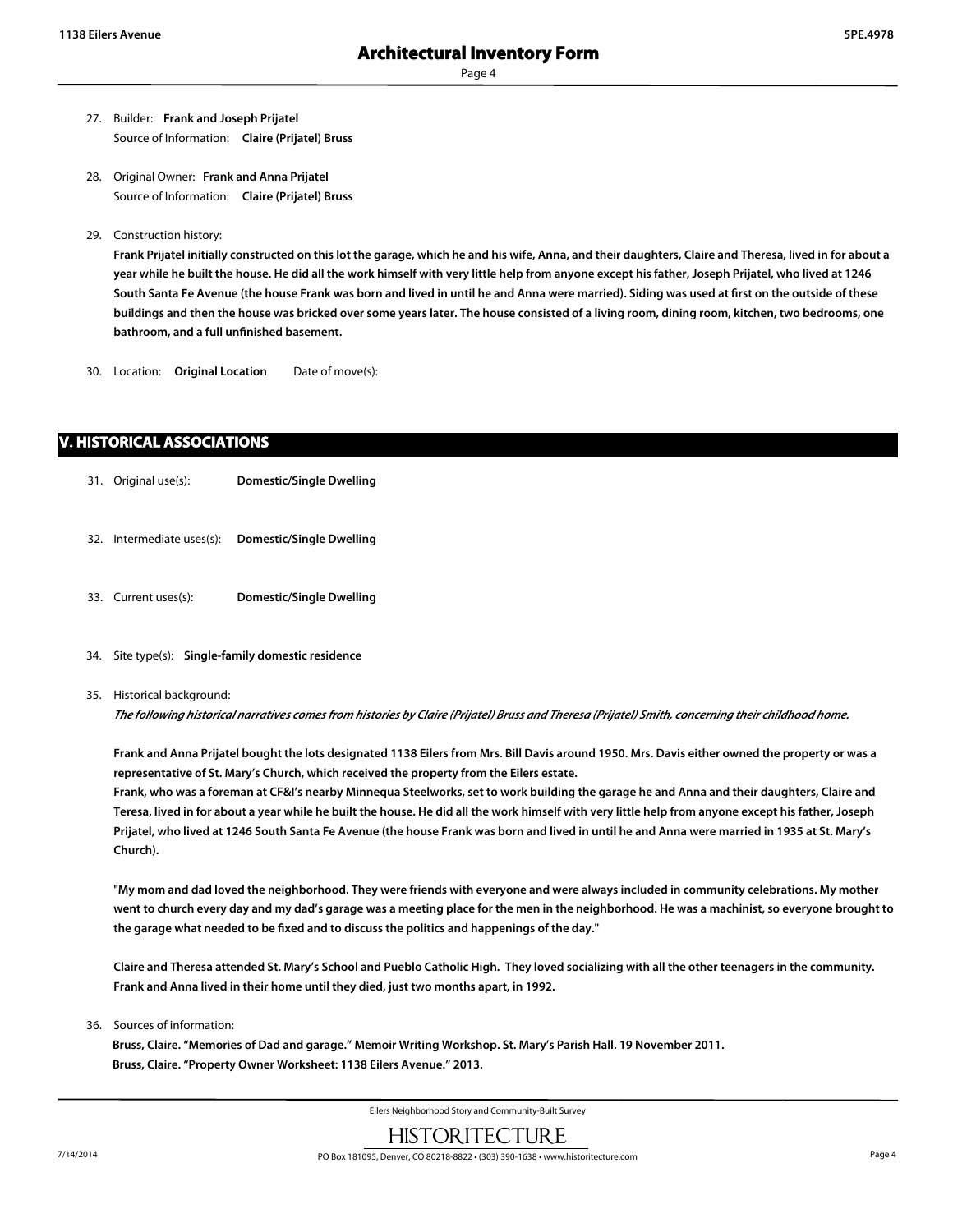Page 5

**Smith, Theresa. "Memories of living in garage." Memoir Writing Workshop. St. Mary's Parish Hall. 19 November 2011. Smith, Theresa. "Property Owner Worksheet: 1138 Eilers Avenue." 2013.**

## **VI. SIGNIFICANCE**

37. Local landmark designation:  $\Box$  Yes  $\boxtimes$  No Designation authority: Date of designation:

#### 38. Applicable National Register criteria:

- $\boxtimes$  A. Associated with events that have made a significant contribution to the broad patterns of our history.
- $\square$  B. Associated with the lives of persons significant in our past.
- $\boxtimes$  C. Embodies the distinctive characteristics of a type, period, or method of construction, or that represent the work of a master, or that possess high artistic values, or that represent a significant and distinguishable entity whose components may lack individual distinction.
- $\square$  D. Has yielded, or may be likely to yield, information important in prehistory or history.
- $\square$  Qualifies under Criteria Considerations A through G (see manual).
- $\square$  Does not meet any of the above National Register criteria.

Applicable Colorado State Register criteria:

- $\boxtimes$  A. Associated with events that have made a significant contribution to history.
- $\Box$  B. Connected with persons significant in history.
- $\boxtimes$  C. Has distinctive characteristics of a type, period, method of construction or artisan.
- $\square$  D. Is of geographic importance.
- $\square$  E. Contains the possibility of important discoveries related to prehistory or history.
- $\Box$  Does not meet any of the above Colorado State Register criteria.

Applicable City of Pueblo landmark criteria:

- $\boxtimes$  1a. History: Have direct association with the historical development of the city, state, or nation; or
- $\Box$  1b. History: Be the site of a significant historic event; or
- $\Sigma$  1c. History: Have direct and substantial association with a person or group of persons who had influence on society.
- $\Sigma$  2a. Architecture: Embody distinguishing characteristics of an architectural style or type; or
- $\square$  2b. Architecture: Be a significant example of the work of a recognized architect or master builder, or
- $\Box$  2c. Architecture: Contain elements of architectural design, engineering, materials, craftsmanship, or artistic merit which represent a significant or influential innovation;
- $\Box$  2d. Architecture: Portray the environment of a group of people or physical development of an area of the city in an era of history characterized by a distinctive architectural style.
- $\Sigma$  3a. Geography: Have a prominent location or be an established, familiar, and orienting visual feature of the contemporary city, or
- $\Box$  3b. Geography: Promote understanding and appreciation of Pueblo's environment by means of distinctive physical characteristics or rarity; or
- $\Box$  3c. Geography: Make a special contribution to Pueblo's distinctive character.
- $\square$  Does not meet any of the above City of Pueblo landmark criteria.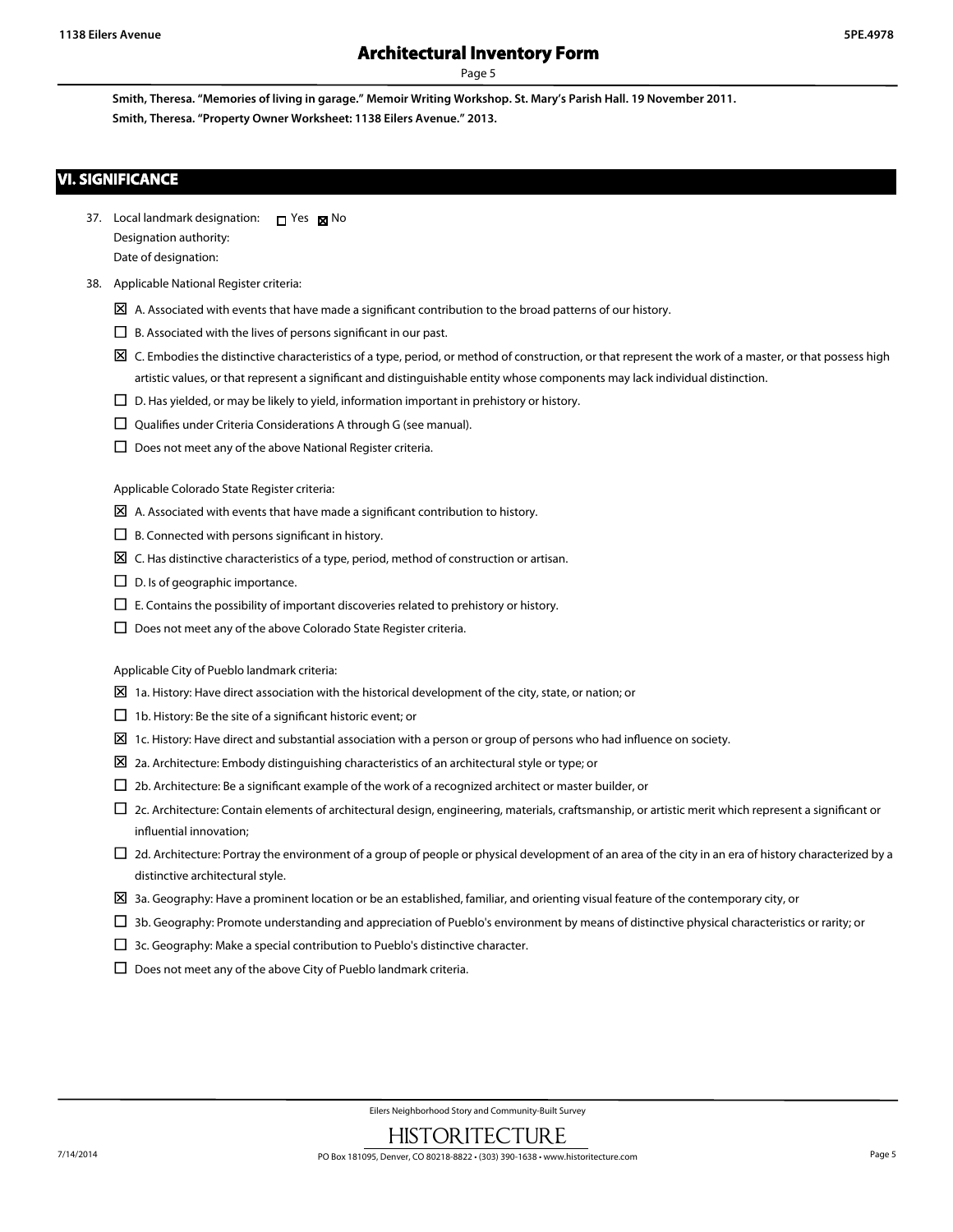| 39. | Areas of significance: | Architecture                    |
|-----|------------------------|---------------------------------|
|     |                        | <b>Ethnic Heritage/European</b> |

40. Period(s) of Significance: **1951; 1951-1964**

41. Level of Significance: □ National □ State 図 Local □ Not Applicable

#### 42. Statement of Significance:

**This property is associated with the Slovenian Prijatel family. Original owners Frank and Anna Prijatel lived here from 1951 until 1992. This home possesses an interesting construction history; the Prijatel family lived in their garage while Frank and family members were building the home. This garage, after it was no longer used as the temporary family home, became a popular meeting place for the men in the neighborhood. Characterdefining features of the house include the brick facing, square plan, and recessed primary entry within the front porch. Like many of the homes on this block, it features ornamental ironwork, decorative brickwork along the foundation, and basement windows infilled with glass block. This property does not possess sufficient significance to be considered individually eligible for listing on the National Register of Historic Places or the Colorado State Register of Historic Properties. However, the home is individually eligible as a Pueblo Landmark. The property has a direct association with the development of the postwar Zupan Subdivision (local criterion 1a), is directly associated with Pueblo's Slovenian-American community (local criterion 1c), possesses many of the distinctive characteristics of the Ranch building type (local criterion 2a), and the garage was a prominent gathering place (local criterion 3a).**

43. Assessment of historic physical integrity related to significance:

**This home exhibits a high level of physical integrity relative to the seven aspects of integrity as defined by the National Park Service and the Colorado Historical Society: location, setting, design, materials, workmanship, feeling, and association. When originally constructed, the house had rolled asphalt siding, but red brick cladding was originally intended and was added soon after completion. The brick cladding is now considered the historic exterior material. This building retains sufficient physical integrity to convey its significance.**

## **VII. NATIONAL REGISTER ELIGIBILITY ASSESSMENT**

| 44. | National Register eligibility field assessment:<br>State Register eligibility field assessment:<br>Local landmark eligibility field assessment:                                                                                                                                                                                                                                                                                                                                                                                          |                                                                                                                                                  |                         |                                      |  | $\Box$ Individually eligible $\Box$ Not eligible $\Box$ Needs data $\Box$ Previously listed<br>$\Box$ Individually eligible $\Box$ Not eligible $\Box$ Needs data $\Box$ Previously listed<br>$\boxtimes$ Individually eligible $\Box$ Not eligible $\Box$ Needs data $\Box$ Previously listed |
|-----|------------------------------------------------------------------------------------------------------------------------------------------------------------------------------------------------------------------------------------------------------------------------------------------------------------------------------------------------------------------------------------------------------------------------------------------------------------------------------------------------------------------------------------------|--------------------------------------------------------------------------------------------------------------------------------------------------|-------------------------|--------------------------------------|--|------------------------------------------------------------------------------------------------------------------------------------------------------------------------------------------------------------------------------------------------------------------------------------------------|
| 45. | Is there National Register district potential:                                                                                                                                                                                                                                                                                                                                                                                                                                                                                           |                                                                                                                                                  | ⊠ Yes □ No □ Needs Data |                                      |  |                                                                                                                                                                                                                                                                                                |
|     | Discuss: The Eilers Neighborhood Story and Community-Built Survey project identified an eligible National Register Historic District that<br>includes the Cyril Zupan subdivision and the Diocese of Pueblo property (St. Mary's Church, St. Mary's School, and associated buildings)<br>to its west. This area is important for its association with Catholic priest Father Cyril Zupan, Ethnic history (Slovenian), Community<br>Planning and Development, and Architecture. The period of significance for the district is 1921-1964. |                                                                                                                                                  |                         |                                      |  |                                                                                                                                                                                                                                                                                                |
|     | If there is National Register district potential, is this building contributing:                                                                                                                                                                                                                                                                                                                                                                                                                                                         |                                                                                                                                                  |                         | <b>⊠</b> Yes $\Box$ No $\Box$ N/A    |  |                                                                                                                                                                                                                                                                                                |
| 46. | If the building is in existing National Register district, is it contributing:                                                                                                                                                                                                                                                                                                                                                                                                                                                           |                                                                                                                                                  |                         | $\Box$ Yes $\Box$ No $\boxtimes$ N/A |  |                                                                                                                                                                                                                                                                                                |
|     | VIII. RECORDING INFORMATION                                                                                                                                                                                                                                                                                                                                                                                                                                                                                                              |                                                                                                                                                  |                         |                                      |  |                                                                                                                                                                                                                                                                                                |
| 47. | Digital photograph file name(s):<br>Digital photographs filed at:                                                                                                                                                                                                                                                                                                                                                                                                                                                                        | eilersave1138 - 1.tif through eilersavenue1138 - 3.tif<br>Robert Hoag Rawlings Public Library<br>100 E. Abriendo Avenue<br>Pueblo, CO 81004-4290 |                         |                                      |  |                                                                                                                                                                                                                                                                                                |

48. Report title: **Eilers Neighborhood Story and Community-Built Survey**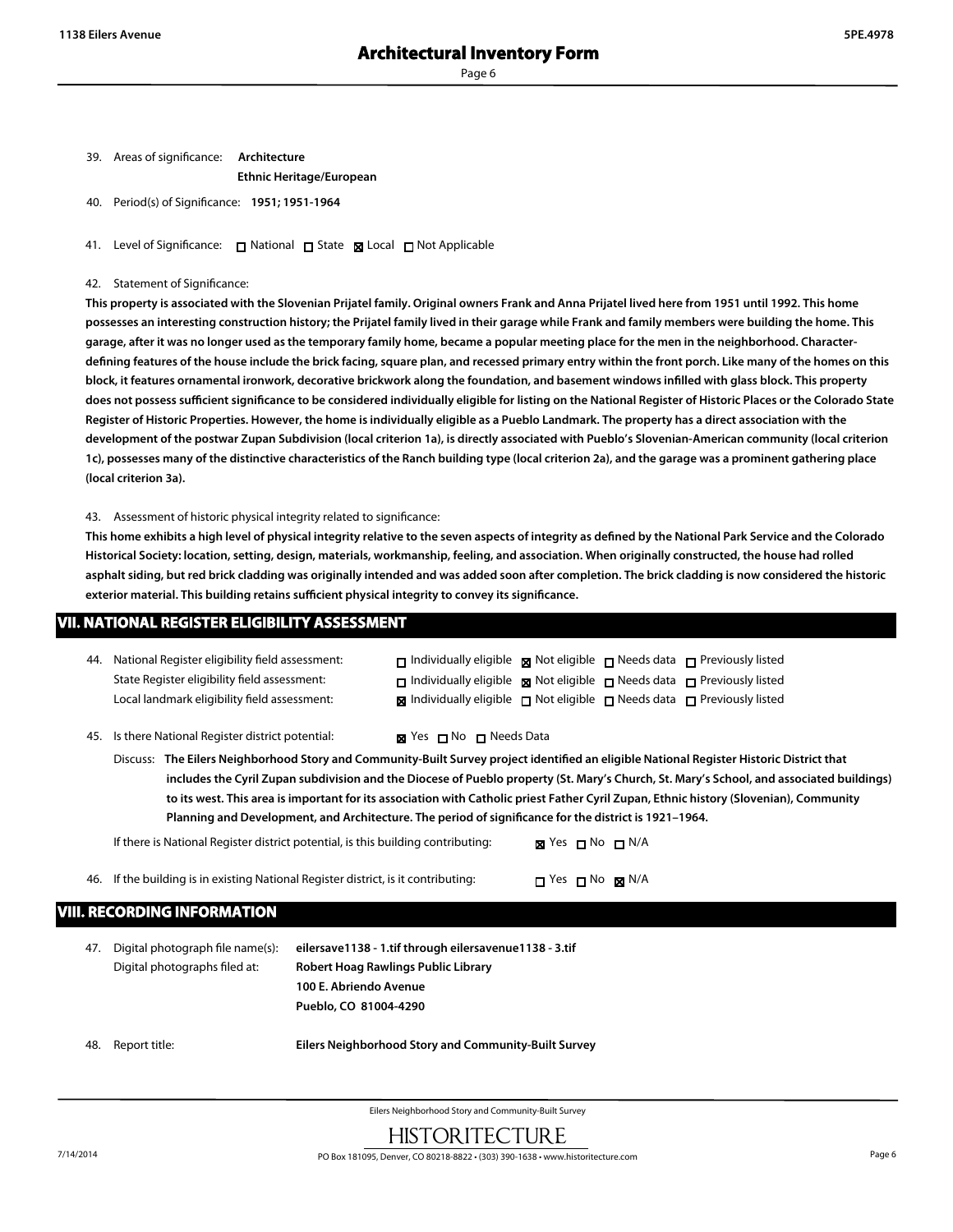Page 7

| 49. | Date(s):      | 10/22/2013                             |
|-----|---------------|----------------------------------------|
| 50: | Recorder(s):  | <b>Mary Therese Anstey</b>             |
| 51: | Organization: | Historitecture, LLC                    |
|     | 52: Address:  | PO Box 181095<br>Denver, CO 80218-8822 |

53: Phone number(s): **303-390-1638**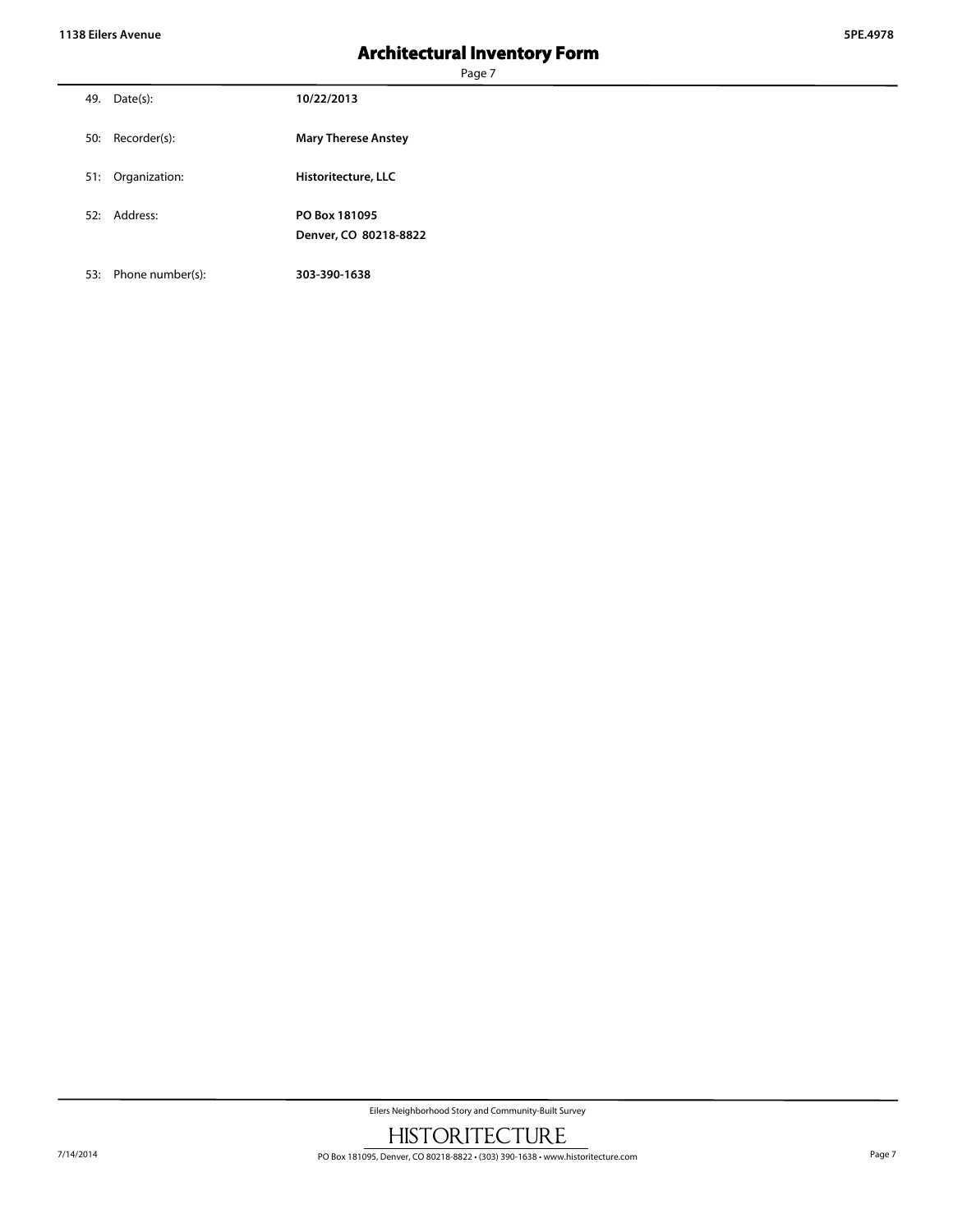Page 8

# **SKETCH MAP**